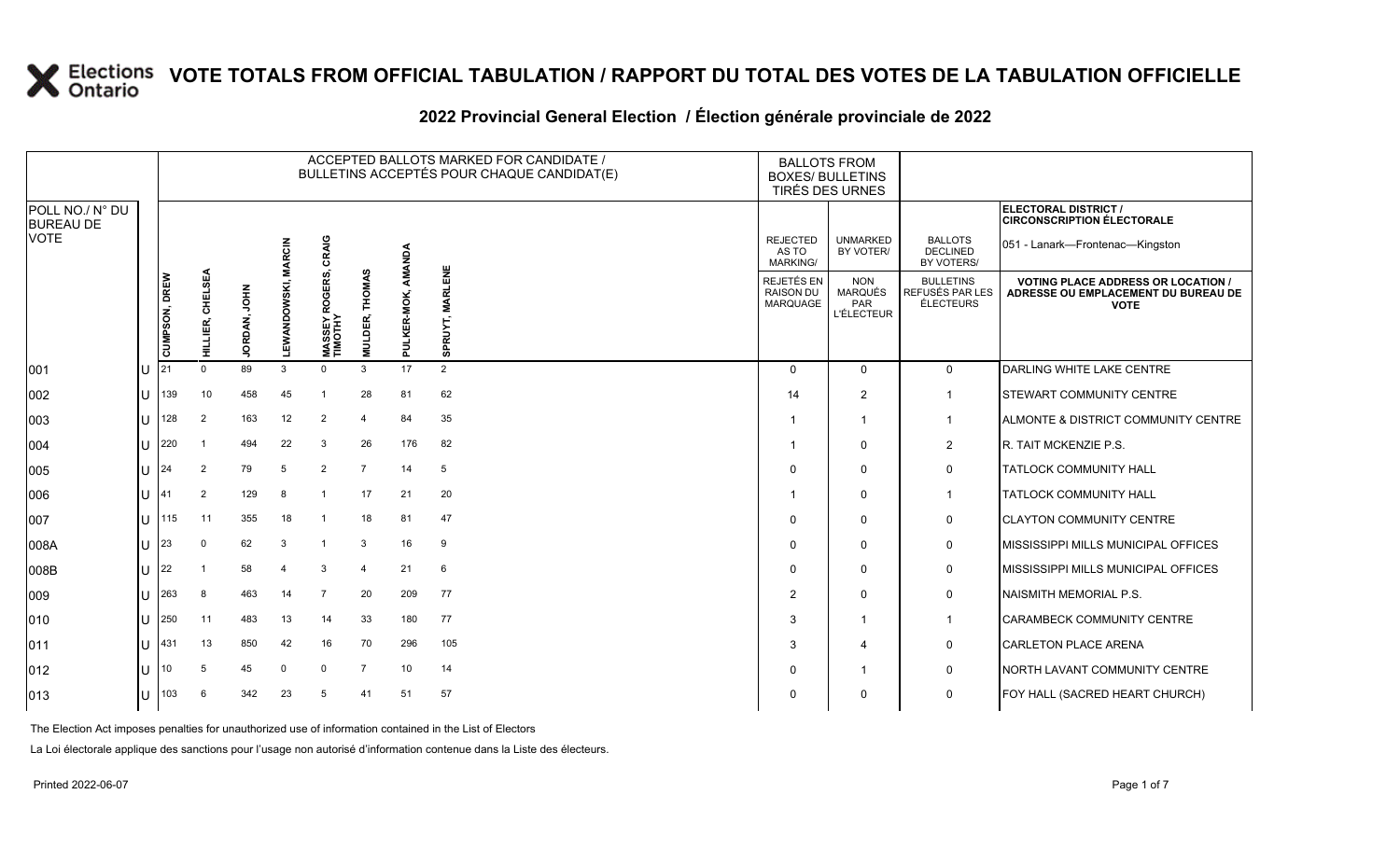|                                                    |               |                 |                |                     |                           |               |          | ACCEPTED BALLOTS MARKED FOR CANDIDATE /<br>BULLETINS ACCEPTÉS POUR CHAQUE CANDIDAT(E) |                                                   | <b>BALLOTS FROM</b><br><b>BOXES/ BULLETINS</b><br><b>TIRÉS DES URNES</b> |                                                         |                                                                                                 |
|----------------------------------------------------|---------------|-----------------|----------------|---------------------|---------------------------|---------------|----------|---------------------------------------------------------------------------------------|---------------------------------------------------|--------------------------------------------------------------------------|---------------------------------------------------------|-------------------------------------------------------------------------------------------------|
| POLL NO./ N° DU<br><b>BUREAU DE</b><br><b>VOTE</b> |               |                 |                |                     | CRAIG                     |               | λσN      |                                                                                       | <b>REJECTED</b><br>AS TO                          | <b>UNMARKED</b><br>BY VOTER/                                             | <b>BALLOTS</b><br><b>DECLINED</b>                       | ELECTORAL DISTRICT /<br><b>CIRCONSCRIPTION ÉLECTORALE</b><br>051 - Lanark-Frontenac-Kingston    |
|                                                    |               |                 |                | <b>MARCIN</b>       |                           |               | AMA      |                                                                                       | <b>MARKING/</b>                                   |                                                                          | BY VOTERS/                                              |                                                                                                 |
|                                                    | CUMPSON, DREW | CHELSEA         | Š              | <b>LEWANDOWSKI,</b> | MASSEY ROGERS,<br>TIMOTHY | <b>THOMAS</b> | KER-MOK, | <b>MARLENE</b>                                                                        | <b>REJETÉS EN</b><br><b>RAISON DU</b><br>MARQUAGE | <b>NON</b><br>MARQUÉS<br>PAR<br><b>L'ÉLECTEUR</b>                        | <b>BULLETINS</b><br>REFUSÉS PAR LES<br><b>ÉLECTEURS</b> | <b>VOTING PLACE ADDRESS OR LOCATION /</b><br>ADRESSE OU EMPLACEMENT DU BUREAU DE<br><b>VOTE</b> |
|                                                    |               | HILLIER,        | <b>JORDAN,</b> |                     |                           | MULDER,       | Ξ        | SPRUYT                                                                                |                                                   |                                                                          |                                                         |                                                                                                 |
| 014                                                | 262           | $6\overline{6}$ | 657            | 27                  | 18                        | 41            | 206      | 82                                                                                    | 3                                                 | $\overline{4}$                                                           | 3                                                       | CARLETON PLACE CANOE CLUB                                                                       |
| 015                                                | 330           | 12              | 816            | 38                  | 5                         | 61            | 196      | 86                                                                                    | $\overline{2}$                                    | $\overline{4}$                                                           | 3                                                       | <b>BRUNTON COMMUNITY HALL</b>                                                                   |
| 016                                                | 35            | 3               | 152            | $\overline{2}$      | $\mathbf 0$               | 25            | 18       | 11                                                                                    | 2                                                 | 2                                                                        | $\mathbf 0$                                             | <b>CLAR-MILL COMMUNITY HALL</b>                                                                 |
| 017                                                | 19            | 3               | 67             |                     | $\overline{2}$            | 23            | 21       | 16                                                                                    | $\Omega$                                          | $\Omega$                                                                 | $\Omega$                                                | <b>OMPAH COMMUNITY CENTRE</b>                                                                   |
| 018                                                | 115           | 16              | 392            | 12                  | $\overline{4}$            | 42            | 75       | 98                                                                                    |                                                   | $\Omega$                                                                 | $\overline{\mathbf{1}}$                                 | MCDONALD'S CORNERS AGRICULTURAL<br><b>HALL</b>                                                  |
| 019                                                | 49            | -5              | 159            | 5                   | $\mathbf 0$               | 19            | 25       | 20                                                                                    | $\overline{2}$                                    | $\mathbf 0$                                                              | $\mathbf 0$                                             | <b>DRUMMOND TOWNSHIP HALL</b>                                                                   |
| 020                                                | 125           | 3               | 213            | $\overline{7}$      | 3                         | 18            | 89       | 56                                                                                    | $\Omega$                                          | $\Omega$                                                                 | $\mathbf 0$                                             | THE STEWART PUBLIC SCHOOL                                                                       |
| 021                                                | 45            |                 | 132            | -3                  | $\mathbf 0$               | 8             | 15       | 15                                                                                    |                                                   | $\mathbf 0$                                                              | $\mathbf 0$                                             | <b>DRUMMOND TOWNSHIP HALL</b>                                                                   |
| 022                                                | 281           | -8              | 673            | 28                  | 8                         | 36            | 191      | 109                                                                                   | Δ                                                 | $\Omega$                                                                 | $\overline{\mathbf{1}}$                                 | ROYAL CANADIAN LEGION 244 (PERTH)                                                               |
| 023                                                | 98            | 10              | 343            | 13                  | $\overline{0}$            | 18            | 68       | 39                                                                                    | $\Omega$                                          |                                                                          | 0                                                       | <b>CIVITAN CLUB OF PERTH</b>                                                                    |
| 024                                                | 188           | 6               | 503            | 17                  | 3                         | 46            | 89       | 49                                                                                    |                                                   |                                                                          | $\Omega$                                                | <b>SMITHS FALLS MEMORIAL COMMUNITY</b><br><b>CENTRE</b>                                         |

025 U 182 16 318 15 4 25 89 45 1 17 1 DUNCAN J. SCHOULAR P.S. 026 U 127 6 384 15 0 31 69 46 2 0 0 MONTAGUE PUBLIC SCHOOL

#### **2022 Provincial General Election / Élection générale provinciale de 2022**

The Election Act imposes penalties for unauthorized use of information contained in the List of Electors

La Loi électorale applique des sanctions pour l'usage non autorisé d'information contenue dans la Liste des électeurs.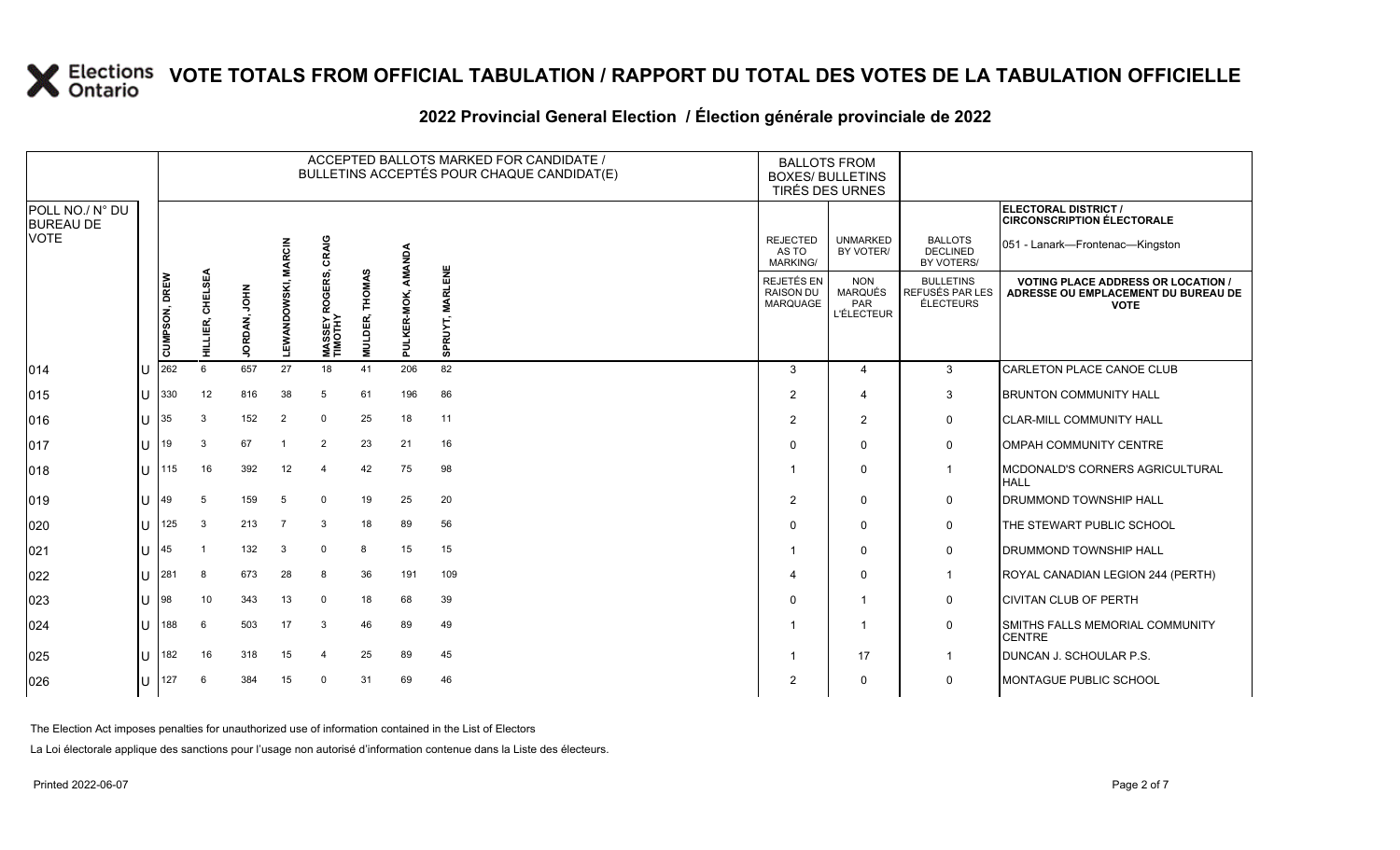#### **2022 Provincial General Election / Élection générale provinciale de 2022**

|                                     |              | ACCEPTED BALLOTS MARKED FOR CANDIDATE /<br>BULLETINS ACCEPTÉS POUR CHAQUE CANDIDAT(E) |                  |              |                     |                           |                                     |             |                          | <b>BALLOTS FROM</b><br><b>BOXES/ BULLETINS</b> | TIRÉS DES URNES                                          |                                                  |                                                                                               |
|-------------------------------------|--------------|---------------------------------------------------------------------------------------|------------------|--------------|---------------------|---------------------------|-------------------------------------|-------------|--------------------------|------------------------------------------------|----------------------------------------------------------|--------------------------------------------------|-----------------------------------------------------------------------------------------------|
| POLL NO./ N° DU<br><b>BUREAU DE</b> |              |                                                                                       |                  |              |                     |                           |                                     |             |                          |                                                |                                                          |                                                  | <b>ELECTORAL DISTRICT /</b><br><b>CIRCONSCRIPTION ÉLECTORALE</b>                              |
| <b>VOTE</b>                         |              |                                                                                       |                  |              | <b>MARCIN</b>       | CRAIG                     |                                     | AMANDA      |                          | <b>REJECTED</b><br>AS TO<br>MARKING/           | <b>UNMARKED</b><br>BY VOTER/                             | <b>BALLOTS</b><br><b>DECLINED</b><br>BY VOTERS/  | 051 - Lanark-Frontenac-Kingston                                                               |
|                                     |              | CUMPSON, DREW<br>24                                                                   | HILLIER, CHELSEA | JORDAN, JOHN | <b>LEWANDOWSKI,</b> | MASSEY ROGERS,<br>TIMOTHY | <b>THOMAS</b><br>DER,<br><b>MNT</b> | PULKER-MOK, | <b>MARLENE</b><br>SPRUYT | REJETÉS EN<br><b>RAISON DU</b><br>MARQUAGE     | <b>NON</b><br><b>MARQUÉS</b><br>PAR<br><b>L'ÉLECTEUR</b> | <b>BULLETINS</b><br>REFUSÉS PAR LES<br>ÉLECTEURS | <b>VOTING PLACE ADDRESS OR LOCATION</b><br>ADRESSE OU EMPLACEMENT DU BUREAU DE<br><b>VOTE</b> |
| 027                                 | U            |                                                                                       |                  | 88           | 3                   | 2                         | 8                                   | 23          | 18                       | $\Omega$                                       | $\mathbf{0}$                                             | $\mathbf 0$                                      | <b>BARRIE COMMUNITY HALL</b>                                                                  |
| 028                                 | lU           | 44                                                                                    |                  | 93           |                     | $\mathbf{0}$              | 13                                  | 35          | 5                        | $\Omega$                                       | $\overline{2}$                                           | $\mathbf{1}$                                     | ST. JAMES MAJOR CHURCH HALL                                                                   |
| 029                                 | U            | 44                                                                                    | 3                | 102          | 6                   | $\mathbf 0$               | 10                                  | 24          | 24                       | 0                                              | $\Omega$                                                 | 0                                                | <b>MABERLY HALL</b>                                                                           |
| 030                                 | $\mathbf{U}$ | 164                                                                                   | -8               | 386          | 21                  | $\mathbf{1}$              | 25                                  | 82          | 71                       | 5                                              | $\Omega$                                                 | $\mathbf{1}$                                     | TAY VALLEY TOWNSHIP OFFICE                                                                    |
| 031                                 | U            | 105                                                                                   | -5               | 147          | 9                   | 3                         | 5                                   | 61          | 49                       |                                                | $\overline{2}$                                           | 0                                                | <b>CRYSTAL PALACE</b>                                                                         |
| 032                                 | U            | 154                                                                                   | 5                | 467          | 10                  |                           | 35                                  | 131         | 80                       | $\Omega$                                       |                                                          | $\overline{2}$                                   | PERTH LIONS CLUB                                                                              |
| 033                                 | $\mathbf{U}$ | 194                                                                                   | 3                | 419          | 28                  | $\overline{2}$            | 30                                  | 135         | 51                       | 3                                              |                                                          | 0                                                | SMITHS FALLS COLLEGIATE INSTITUTE                                                             |
| 034                                 | U            | 9                                                                                     | $\overline{2}$   | 109          | $\overline{7}$      | $\mathbf 0$               | 21                                  | 21          | 12                       | $\Omega$                                       |                                                          | 0                                                | <b>BARRIE COMMUNITY HALL</b>                                                                  |
| 035                                 | U            | 25                                                                                    | $\overline{2}$   | 63           | $\overline{2}$      | 3                         | 10                                  | 16          | 12                       | $\Omega$                                       | $\Omega$                                                 | 0                                                | LAND O'LAKES P.S.                                                                             |
| 036                                 | ΙU           | 39                                                                                    | -1               | 74           | 5                   | $\overline{0}$            | -5                                  | 25          | 5                        |                                                | $\Omega$                                                 | 0                                                | ST. JAMES MAJOR CHURCH HALL                                                                   |
| 037                                 | U            | 37                                                                                    |                  | 89           | 4                   | $\mathbf 0$               | 2                                   | 23          | 18                       | $\Omega$                                       | $\mathbf 0$                                              | 0                                                | <b>MABERLY HALL</b>                                                                           |
| 038                                 | ΠT           | 102                                                                                   | -3               | 355          | 3                   | $\mathbf 0$               | 32                                  | 89          | 44                       | $\Omega$                                       | 3                                                        | $\mathbf{1}$                                     | <b>BURGESS COMMUNITY HALL</b>                                                                 |
| 039                                 | U            | 26                                                                                    |                  | 79           | - 1                 | $\mathbf 0$               | $\overline{4}$                      | 29          | $\overline{4}$           | $\Omega$                                       | 0                                                        | 0                                                | ROYAL CANADIAN LEGION 334 (ARDEN)                                                             |
| 040                                 | U            | 39                                                                                    | $\Omega$         | 83           | 8                   | $\Omega$                  | 6                                   | 24          | 11                       | $\Omega$                                       |                                                          | $\mathbf 0$                                      | ROYAL CANADIAN LEGION 334 (ARDEN)                                                             |

The Election Act imposes penalties for unauthorized use of information contained in the List of Electors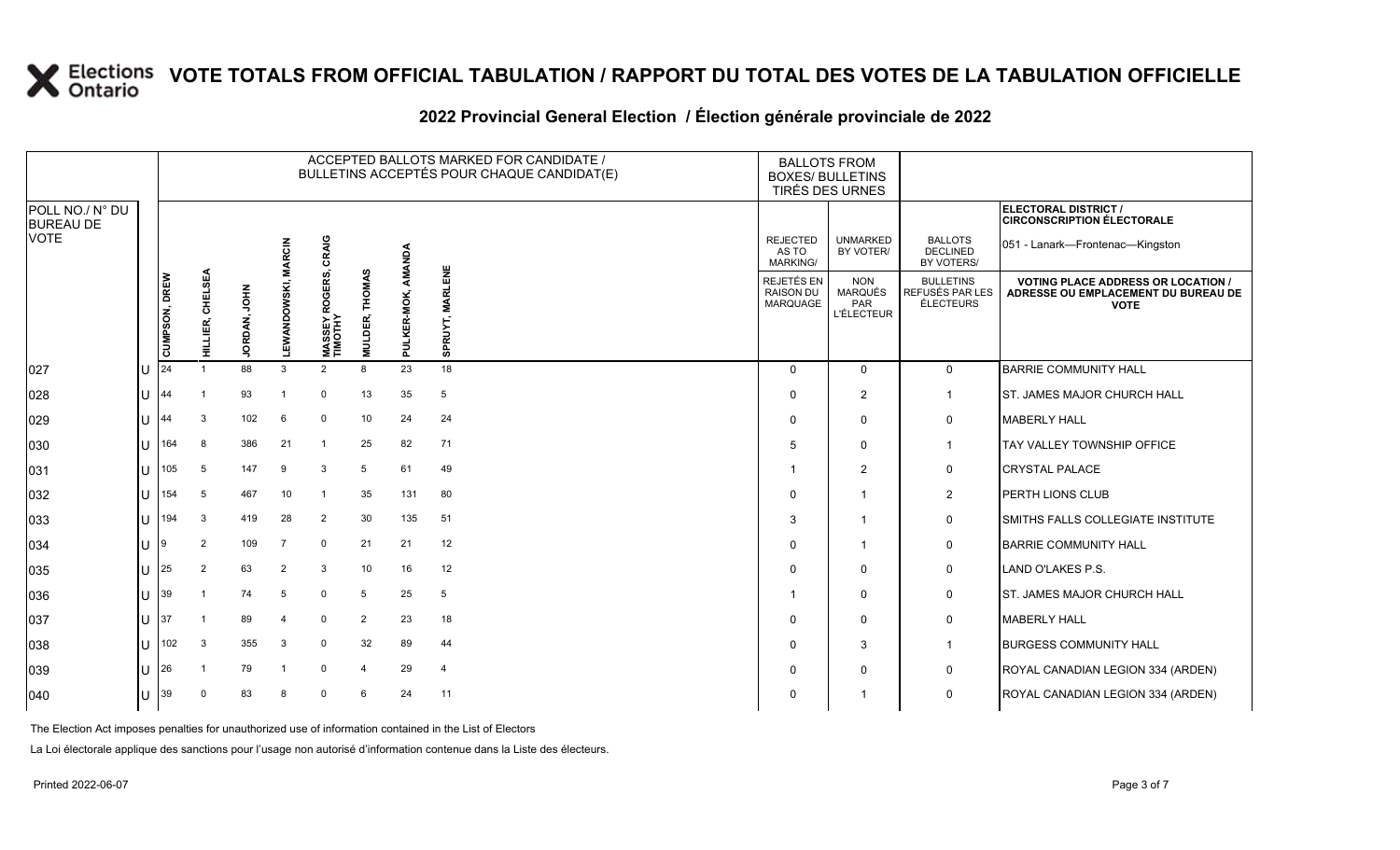#### **2022 Provincial General Election / Élection générale provinciale de 2022**

|                                     |              |               |                         |                 |                     |                           |                             |                       | ACCEPTED BALLOTS MARKED FOR CANDIDATE /<br>BULLETINS ACCEPTÉS POUR CHAQUE CANDIDAT(E) |                                                          | <b>BALLOTS FROM</b><br><b>BOXES/ BULLETINS</b><br>TIRÉS DES URNES |                                                  |                                                                                               |
|-------------------------------------|--------------|---------------|-------------------------|-----------------|---------------------|---------------------------|-----------------------------|-----------------------|---------------------------------------------------------------------------------------|----------------------------------------------------------|-------------------------------------------------------------------|--------------------------------------------------|-----------------------------------------------------------------------------------------------|
| POLL NO./ N° DU<br><b>BUREAU DE</b> |              |               |                         |                 |                     |                           |                             |                       |                                                                                       |                                                          |                                                                   |                                                  | ELECTORAL DISTRICT /<br><b>CIRCONSCRIPTION ÉLECTORALE</b>                                     |
| VOTE                                |              |               |                         |                 | <b>MARCIN</b>       | CRAIG                     |                             | Δđ                    |                                                                                       | <b>REJECTED</b><br>AS TO<br>MARKING/                     | <b>UNMARKED</b><br>BY VOTER/                                      | <b>BALLOTS</b><br><b>DECLINED</b><br>BY VOTERS/  | 051 - Lanark-Frontenac-Kingston                                                               |
|                                     |              | CUMPSON, DREW | <b>CHELSEA</b><br>LIER, | MHOL<br>JORDAN, | <b>LEWANDOWSKI,</b> | MASSEY ROGERS,<br>TIMOTHY | <b>THOMAS</b><br>DER,<br>Ē. | -MOK<br><b>PULKER</b> | <b>MARLENE</b><br><b>SPRUYT</b>                                                       | <b>REJETÉS EN</b><br><b>RAISON DU</b><br><b>MARQUAGE</b> | <b>NON</b><br><b>MARQUÉS</b><br>PAR<br><b>L'ÉLECTEUR</b>          | <b>BULLETINS</b><br>REFUSÉS PAR LES<br>ÉLECTEURS | <b>VOTING PLACE ADDRESS OR LOCATION</b><br>ADRESSE OU EMPLACEMENT DU BUREAU DE<br><b>VOTE</b> |
| 041                                 |              | 31            | $\Omega$                | 43              |                     | -1                        | 6                           | 9                     | 9                                                                                     | -1                                                       | $\Omega$                                                          | $\mathbf 0$                                      | LAND O'LAKES P.S.                                                                             |
| 042                                 | $\cup$       | 63            | $\Omega$                | 131             | 6                   | -1                        | 16                          | 33                    | 20                                                                                    |                                                          | $\Omega$                                                          | 0                                                | PARHAM UNITED CHURCH - CEC                                                                    |
| 043                                 | ΙU           | 226           | $\overline{2}$          | 337             | -8                  | 6                         | 65                          | 130                   | 45                                                                                    |                                                          | 2                                                                 | $\overline{2}$                                   | <b>VERONA LIONS CLUB</b>                                                                      |
| 044                                 | $\mathbf{U}$ | 49            | $\mathbf 0$             | 142             | 6                   | $\mathbf{0}$              | 27                          | 38                    | 32                                                                                    | $\Omega$                                                 | $\Omega$                                                          | 0                                                | <b>GLENDOWER HALL</b>                                                                         |
| 045                                 | U            | 30            | $\Omega$                | 58              | $\overline{2}$      | $\mathbf 0$               | 3                           | 23                    | 10                                                                                    | $\Omega$                                                 | $\Omega$                                                          | 0                                                | <b>DESERT LAKE RESORT</b>                                                                     |
| 046                                 | ΙU           | 149           | 6                       | 273             | 15                  | $\overline{4}$            | 38                          | 107                   | 33                                                                                    |                                                          | $\overline{1}$                                                    | 3                                                | PERTH ROAD UNITED CHURCH                                                                      |
| 047                                 | $\mathbf{U}$ | 117           | $\overline{2}$          | 204             | 6                   | 3                         | 15                          | 87                    | 31                                                                                    |                                                          | $\Omega$                                                          | 0                                                | <b>BATTERSEA UNITED CHURCH</b>                                                                |
| 048                                 | $\mathbf{U}$ | 78            | $\mathbf 0$             | 115             | 3                   | 0                         | 12                          | 38                    | 13                                                                                    |                                                          | -1                                                                | 0                                                | JOYCEVILLE PUBLIC SCHOOL                                                                      |
| 049                                 | ΙU           | 179           | 5                       | 253             | 21                  | 6                         | 45                          | 92                    | 34                                                                                    | $\Omega$                                                 | $\Omega$                                                          | 0                                                | <b>GOLDEN LINKS HALL</b>                                                                      |
| 050                                 | U            | 35            | $\Omega$                | 50              | 3                   | $\overline{2}$            | 17                          | 24                    | 6                                                                                     |                                                          | $\Omega$                                                          | 0                                                | PRINCESS ANNE COMMUNITY CENTRE                                                                |
| 051                                 | $\cup$       | 379           | 8                       | 473             | 17                  | $\overline{4}$            | 67                          | 189                   | 54                                                                                    | $\Omega$                                                 | 3                                                                 | 0                                                | LOUGHBOROUGH P.S.                                                                             |
| 052                                 | ΙU           | 373           | $\overline{4}$          | 560             | 14                  | 5                         | 47                          | 230                   | 67                                                                                    |                                                          | 3                                                                 | 0                                                | <b>INVERARY UNITED CHURCH</b>                                                                 |
| 053                                 | lU.          | 58            | 2                       | 126             | $\mathbf 0$         | $\Omega$                  | 8                           | 33                    | 8                                                                                     |                                                          | $\Omega$                                                          | 0                                                | JOYCEVILLE PUBLIC SCHOOL                                                                      |
| 054                                 | $\cup$       | 105           | $\overline{2}$          | 146             | 12                  | 3                         | 22                          | 88                    | 29                                                                                    | 2                                                        | $\mathbf{0}$                                                      | $\mathbf 0$                                      | EARL J. MCEWEN (STATION 9) FIRE HALL                                                          |

The Election Act imposes penalties for unauthorized use of information contained in the List of Electors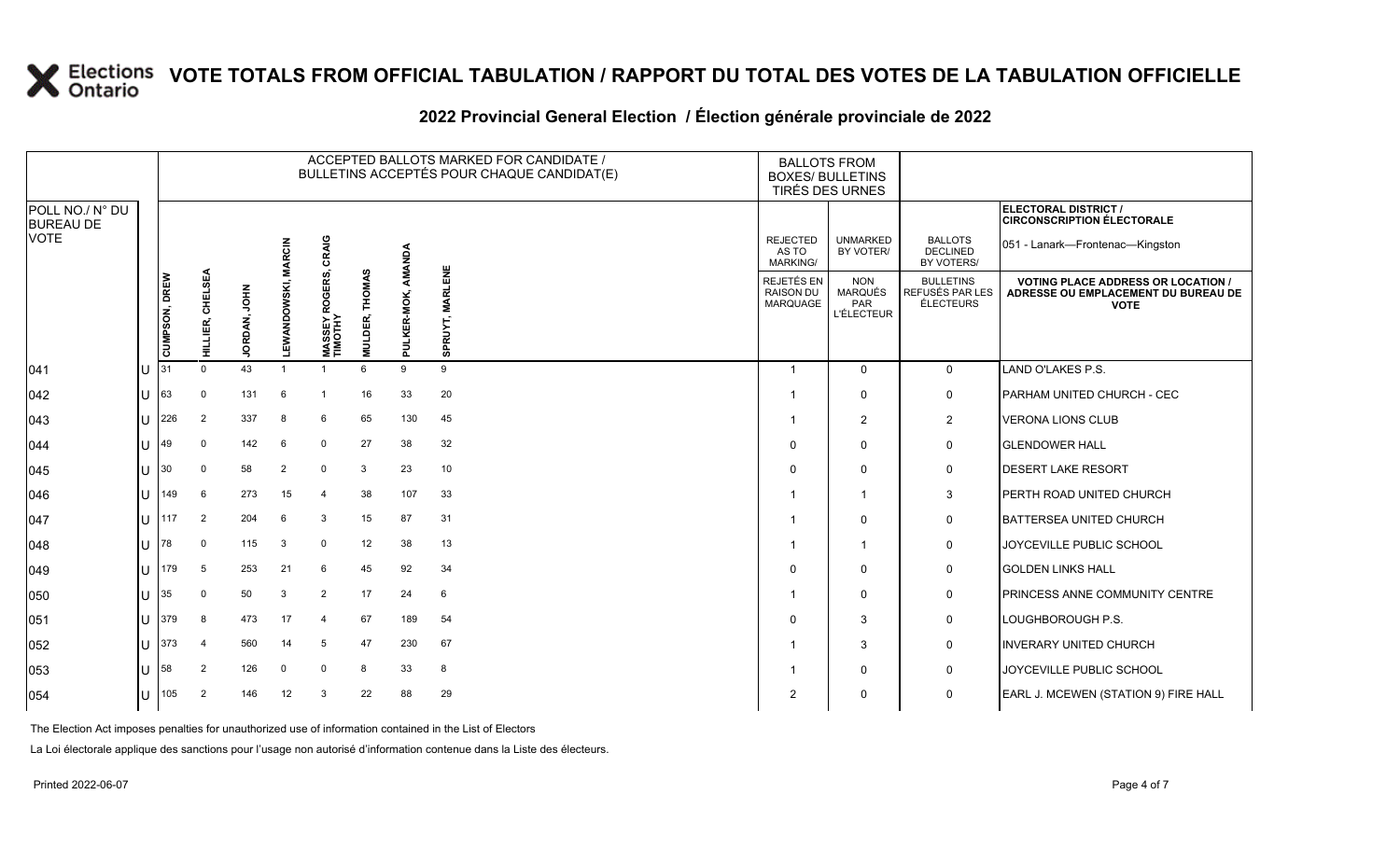### **2022 Provincial General Election / Élection générale provinciale de 2022**

|                                     |   |               |                  |              |               |                                           |                     |                | ACCEPTED BALLOTS MARKED FOR CANDIDATE /<br>BULLETINS ACCEPTÉS POUR CHAQUE CANDIDAT(E) | <b>BALLOTS FROM</b><br><b>BOXES/ BULLETINS</b><br>TIRÉS DES URNES |                                                   |                                                  |                                                                                                 |
|-------------------------------------|---|---------------|------------------|--------------|---------------|-------------------------------------------|---------------------|----------------|---------------------------------------------------------------------------------------|-------------------------------------------------------------------|---------------------------------------------------|--------------------------------------------------|-------------------------------------------------------------------------------------------------|
| POLL NO./ N° DU<br><b>BUREAU DE</b> |   |               |                  |              |               |                                           |                     |                |                                                                                       |                                                                   |                                                   |                                                  | <b>ELECTORAL DISTRICT /</b><br><b>CIRCONSCRIPTION ÉLECTORALE</b>                                |
| <b>VOTE</b>                         |   |               |                  |              | <b>MARCIN</b> | CRAIG                                     | ဖာ                  | AMANDA         |                                                                                       | <b>REJECTED</b><br>AS TO<br><b>MARKING/</b>                       | <b>UNMARKED</b><br>BY VOTER/                      | <b>BALLOTS</b><br><b>DECLINED</b><br>BY VOTERS/  | 051 - Lanark-Frontenac-Kingston                                                                 |
|                                     |   | CUMPSON, DREW | HILLIER, CHELSEA | JORDAN, JOHN | LEWANDOWSKI,  | ERS,<br>ROGI<br><b>MASSEYF</b><br>TIMOTHY | THOMA<br>DER,<br>ŠЧ | PULKER-MOK,    | MARLENE<br>SPRUYT,                                                                    | REJETÉS EN<br><b>RAISON DU</b><br><b>MARQUAGE</b>                 | <b>NON</b><br>MARQUÉS<br>PAR<br><b>L'ÉLECTEUR</b> | <b>BULLETINS</b><br>REFUSÉS PAR LES<br>ÉLECTEURS | <b>VOTING PLACE ADDRESS OR LOCATION /</b><br>ADRESSE OU EMPLACEMENT DU BUREAU DE<br><b>VOTE</b> |
| 055                                 |   | 33            | $\Omega$         | 60           | 2             |                                           | $\overline{7}$      | 27             | 10                                                                                    | $\Omega$                                                          | $\Omega$                                          | $\mathbf 0$                                      | CATARAQUI COMMUNITY CENTRE                                                                      |
| 056                                 | U | 32            | $\mathbf 0$      | 47           | 3             | $\overline{2}$                            | 3                   | 27             | 9                                                                                     | $\Omega$                                                          | -1                                                | 0                                                | CATARAQUI COMMUNITY CENTRE                                                                      |
| 057                                 | U | 28            | 3                | 44           | 2             | $\mathbf 0$                               | $\overline{7}$      | 21             | 3                                                                                     | $\Omega$                                                          | $\Omega$                                          | 0                                                | CATARAQUI COMMUNITY CENTRE                                                                      |
| 058                                 | U | 213           | 2                | 299          | 11            | $\overline{1}$                            | 21                  | 184            | 47                                                                                    | $\Omega$                                                          | $\Omega$                                          | $\overline{1}$                                   | <b>GLENBURNIE UNITED CHURCH</b>                                                                 |
| 059                                 | U | 126           | 2                | 190          | 5             | $\mathbf 0$                               | 10                  | 122            | 40                                                                                    |                                                                   | $\overline{\mathbf{1}}$                           | 0                                                | <b>RIDEAU ACRES RESORT</b>                                                                      |
| 700                                 | U | 2             |                  | 12           | $\Omega$      | $\mathbf{0}$                              | $\overline{2}$      | 10             | $\overline{1}$                                                                        | $\Omega$                                                          | $\Omega$                                          | 0                                                | <b>FAIRVIEW MANOR</b>                                                                           |
| 701                                 |   | 5             | $\Omega$         | 18           | $\Omega$      | $\mathbf 0$                               | $\mathbf 0$         | 6              | $\overline{1}$                                                                        | $\Omega$                                                          | $\Omega$                                          | 0                                                | <b>ALMONTE COUNTRY HAVEN</b>                                                                    |
| 702                                 | U |               | $\Omega$         | 8            | $\mathbf 0$   | $\mathbf 0$                               | $\mathbf 0$         | 2              | $\overline{1}$                                                                        | $\Omega$                                                          | $\Omega$                                          | 0                                                | <b>COUNTRY STREET APARTMENTS</b>                                                                |
| 703                                 | U |               | $\Omega$         | 4            | $\Omega$      | $\overline{2}$                            | $\overline{1}$      | 2              | $\mathbf 0$                                                                           | $\Omega$                                                          | $\Omega$                                          | 0                                                | <b>STONERIDGE MANOR</b>                                                                         |
| 704                                 |   |               | 3                | 21           | $\Omega$      | $\overline{1}$                            | $\Omega$            | 9              | $\mathbf{0}$                                                                          | $\Omega$                                                          | $\mathbf 0$                                       | $\mathbf 0$                                      | <b>IWATERSIDE RETIREMENT COMMUNITY</b>                                                          |
| 705                                 | U | 12            |                  | 15           | $\mathbf 0$   | $\mathbf 0$                               | $\mathbf 0$         | 3              | $\mathbf 0$                                                                           | $\Omega$                                                          | $\mathbf{0}$                                      | 0                                                | <b>CARLETON PLACE TERRACE</b>                                                                   |
| 706                                 | U | 2             | $\Omega$         | 4            | $\Omega$      | 2                                         | 2                   |                | - 1                                                                                   | $\Omega$                                                          | $\mathbf 0$                                       | 0                                                | PERTH COMMUNITY CARE CENTRE                                                                     |
| 707                                 | U |               | 3                | 14           | $\mathbf 0$   | $\mathbf 0$                               | $\Omega$            | $\overline{7}$ | 3                                                                                     | $\Omega$                                                          | $\mathbf{0}$                                      | $\mathbf 0$                                      | <b>LANARK LODGE</b>                                                                             |
| 708                                 |   |               |                  |              |               |                                           |                     |                | COMBINED WITH ADV002 / COMBINÉ À ADV002                                               |                                                                   |                                                   |                                                  |                                                                                                 |

The Election Act imposes penalties for unauthorized use of information contained in the List of Electors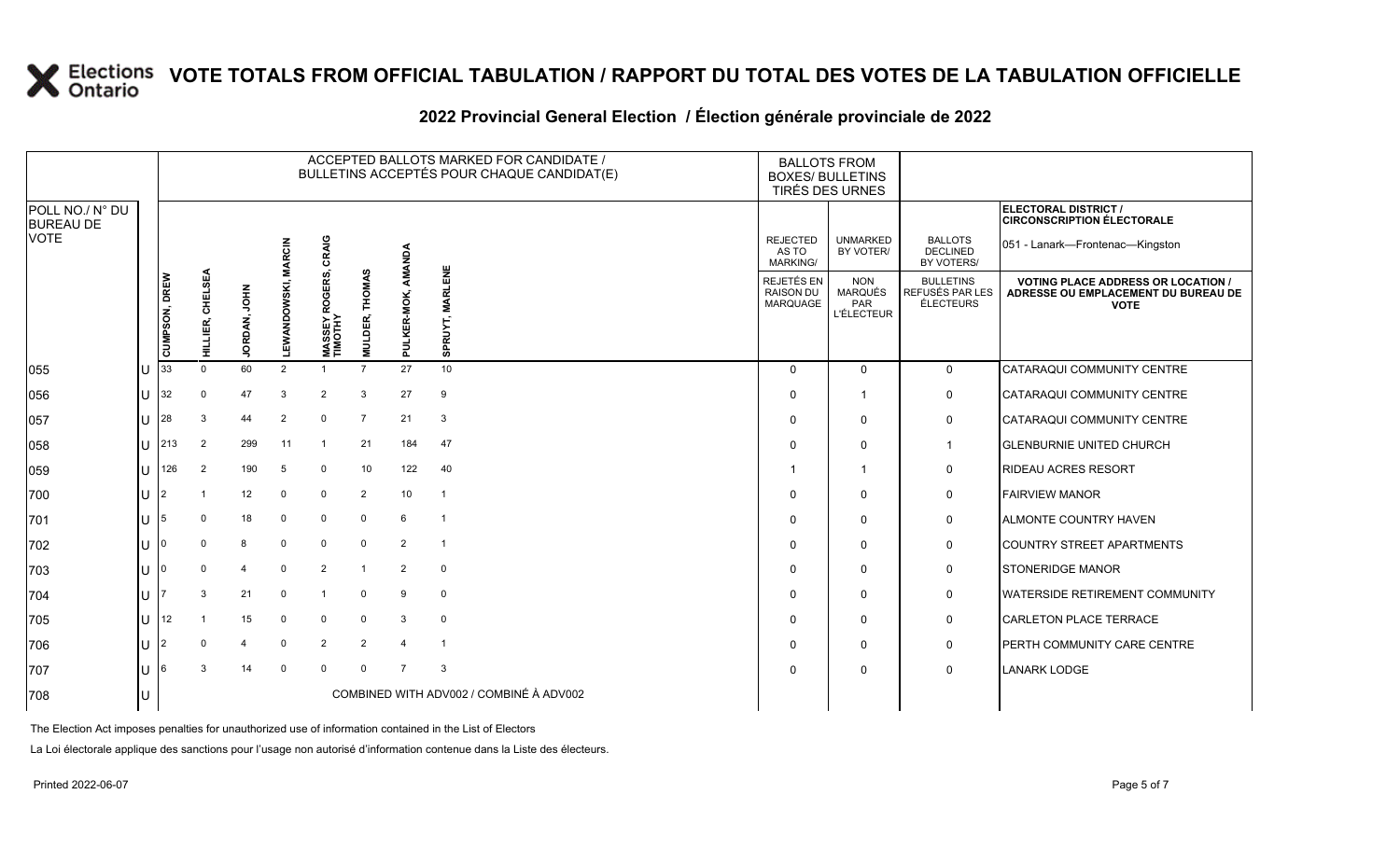#### **2022 Provincial General Election / Élection générale provinciale de 2022**

|                                     |     |                |                     |              |                            |                           |                                     |                | ACCEPTED BALLOTS MARKED FOR CANDIDATE /<br>BULLETINS ACCEPTÉS POUR CHAQUE CANDIDAT(E) | <b>BALLOTS FROM</b><br><b>BOXES/ BULLETINS</b>    | TIRÉS DES URNES                                          |                                                         |                                                                                                 |
|-------------------------------------|-----|----------------|---------------------|--------------|----------------------------|---------------------------|-------------------------------------|----------------|---------------------------------------------------------------------------------------|---------------------------------------------------|----------------------------------------------------------|---------------------------------------------------------|-------------------------------------------------------------------------------------------------|
| POLL NO./ N° DU<br><b>BUREAU DE</b> |     |                |                     |              |                            |                           |                                     |                |                                                                                       |                                                   |                                                          |                                                         | ELECTORAL DISTRICT /<br><b>CIRCONSCRIPTION ÉLECTORALE</b>                                       |
| <b>VOTE</b>                         |     |                |                     |              |                            | CRAIG                     |                                     | AMANDA         |                                                                                       | <b>REJECTED</b><br>AS TO<br><b>MARKING/</b>       | <b>UNMARKED</b><br>BY VOTER/                             | <b>BALLOTS</b><br>DECLINED<br>BY VOTERS/                | 051 - Lanark—Frontenac—Kingston                                                                 |
|                                     |     | CUMPSON, DREW  | CHELSEA<br>HILLIER, | JORDAN, JOHN | <b>LEWANDOWSKI, MARCIN</b> | MASSEY ROGERS,<br>TIMOTHY | <b>THOMAS</b><br>DER,<br><b>MNT</b> | PULKER-MOK,    | <b>MARLENE</b><br>SPRUYT,                                                             | REJETÉS EN<br><b>RAISON DU</b><br><b>MARQUAGE</b> | <b>NON</b><br><b>MARQUÉS</b><br>PAR<br><b>L'ÉLECTEUR</b> | <b>BULLETINS</b><br>REFUSÉS PAR LES<br><b>ÉLECTEURS</b> | <b>VOTING PLACE ADDRESS OR LOCATION /</b><br>ADRESSE OU EMPLACEMENT DU BUREAU DE<br><b>VOTE</b> |
| 709                                 | lU  |                | 2                   | 13           | $\overline{1}$             | $\overline{1}$            | $\Omega$                            |                | $\Delta$                                                                              | $\Omega$                                          | $\Omega$                                                 | $\mathbf 0$                                             | RIDEAU FERRY COUNTRY HOME                                                                       |
| 710                                 | IU. | 3              | $\Omega$            | 10           | $\Omega$                   | $\overline{1}$            | 2                                   | 5              | $\overline{1}$                                                                        | $\Omega$                                          | $\overline{1}$                                           | $\mathbf 0$                                             | <b>BROADVIEW NURSING HOME</b>                                                                   |
| $ 711$                              | ΙU  | $\overline{2}$ | $\Omega$            | 11           | $\mathbf 0$                | $\mathbf 0$               | $\mathbf 0$                         | $\overline{2}$ | $\mathbf 0$                                                                           | $\Omega$                                          | $\Omega$                                                 | $\mathbf 0$                                             | <b>WILLOWDALE RETIREMENT CENTRE</b>                                                             |
| $ 712$                              | ΙU  |                | $\Omega$            | 16           | $\mathbf 0$                | $\overline{1}$            | $\Omega$                            | 6              | 2                                                                                     |                                                   | $\Omega$                                                 | $\overline{2}$                                          | VAN HORNE MANOR                                                                                 |
| 713                                 | lU  |                |                     |              |                            |                           |                                     |                | COMBINED WITH ADV002 / COMBINÉ À ADV002                                               |                                                   |                                                          |                                                         |                                                                                                 |
| $ 714$                              | lu  | 10             |                     | 33           | 0                          |                           |                                     | 24             | 8                                                                                     | $\Omega$                                          | $\Omega$                                                 | $\mathbf 0$                                             | ORCHARD VIEW BY THE MISSISSIPPI                                                                 |
| 715                                 | lU  | $\overline{2}$ |                     | 37           | $\mathbf 0$                | $\mathbf{0}$              | $\mathbf{1}$                        | 8              | $\overline{1}$                                                                        | $\Omega$                                          | $\Omega$                                                 | $\mathbf 0$                                             | LANARK LIFESTYLES RETIREMENT<br><b>RESIDENCE</b>                                                |
| 716                                 | lU  |                |                     |              |                            |                           |                                     |                | ------- NO POLL TAKEN / AUCUN VOTE INSCRIT -------                                    |                                                   |                                                          |                                                         | SHARBOT LAKE RETIREMENT RES.                                                                    |
| ADV001                              |     | 131            | $\overline{7}$      | 525          | 18                         | $\mathbf{1}$              | 34                                  | 120            | 48                                                                                    | -1                                                | $\overline{2}$                                           | $\mathsf{O}$                                            | SETTLER'S RIDGE SHOPPING MALL - 2022                                                            |
| ADV002                              |     | 558            | 17                  | 1272         | 22                         | $\overline{4}$            | 70                                  | 508            | 167                                                                                   | 46                                                | 8                                                        | $\mathbf 0$                                             | SETTLER'S RIDGE SHOPPING MALL - 2022                                                            |
| ADV003                              |     | 105            | 2                   | 212          | - 1                        | $\mathbf 0$               | 13                                  | 92             | 25                                                                                    | -1                                                | $\Omega$                                                 | $\mathbf 0$                                             | <b>GOLDEN LINKS HALL</b>                                                                        |
| ADV004                              |     | 240            | 9                   | 1064         | 13                         | 3                         | 27                                  | 392            | 134                                                                                   |                                                   | -1                                                       | $\overline{2}$                                          | ALMONTE & DISTRICT COMMUNITY CENTRE                                                             |
| ADV005                              |     | 244            | 9                   | 1084         | 18                         | 18                        | 40                                  | 309            | 93                                                                                    |                                                   | $\overline{7}$                                           | $\mathbf 0$                                             | <b>CARLETON PLACE ARENA</b>                                                                     |
| ADV006                              |     | 108            | 6                   | 496          | $\overline{4}$             |                           | 33                                  | 95             | 56                                                                                    | $\Omega$                                          | 3                                                        |                                                         | FOY HALL (SACRED HEART CHURCH)                                                                  |

The Election Act imposes penalties for unauthorized use of information contained in the List of Electors